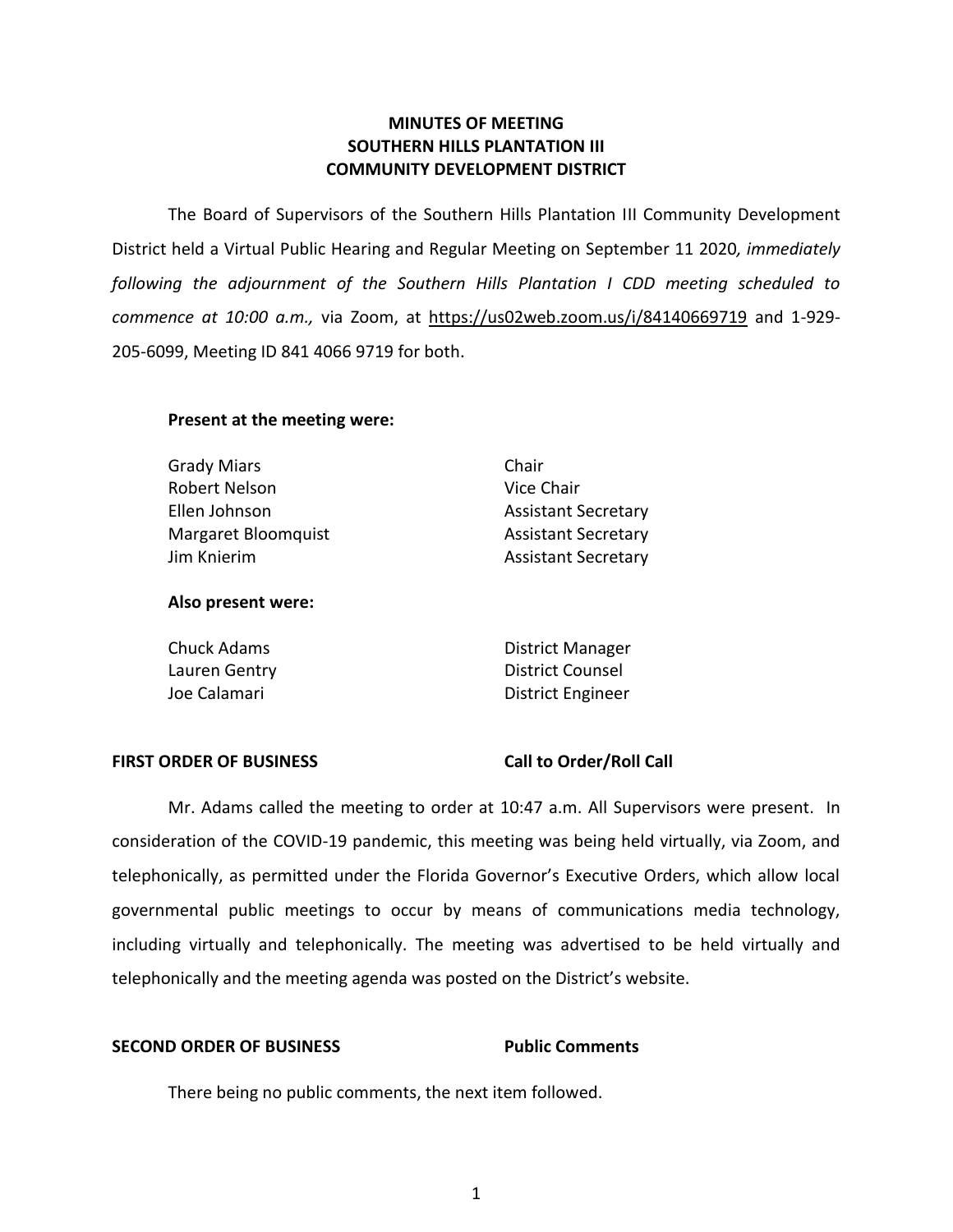# **THIRD ORDER OF BUSINESS THIRD ORDER OF BUSINESS Fiscal Year 2020/2021 Budget**

# **A. Affidavit/Proof of Publication**

The proof of publication was provided for informational purposes.

 **B. Consideration of Resolution 2020-04, Relating to the Annual Appropriations and Adopting the Budget for the Fiscal Year Beginning October 1, 2020, and Ending September 30, 2021; Authorizing Budget Amendments; and Providing an Effective Date** 

 Mr. Adams stated that the proposed Fiscal Year 2021 budget was the same as the version presented at the last meeting. The District is Developer-funded and actual expenses would be funded through funding requests to the Developer.

# **Mr. Adams opened the Public Hearing.**

No members of the public spoke.

# **Mr. Adams closed the Public Hearing.**

Mr. Adams presented Resolution 2020-04.

 **On MOTION by Ms. Bloomquist and seconded by Mr. Miars, with all in favor, Resolution 2020-04, Relating to the Annual Appropriations and Adopting the Budget for the Fiscal Year Beginning October 1, 2020, and Ending September 30, 2021; Authorizing Budget Amendments; and Providing an Effective Date, was adopted.** 

 **FOURTH ORDER OF BUSINESS Consideration of Fiscal Year 2020/2021 Funding Agreement** 

Mr. Adams presented the Fiscal Year 2021 Funding Agreement.

 **On MOTION by Mr. Miars and seconded by Mr. Nelson, with all in favor, the Fiscal Year 2020/2021 Funding Agreement, was approved.**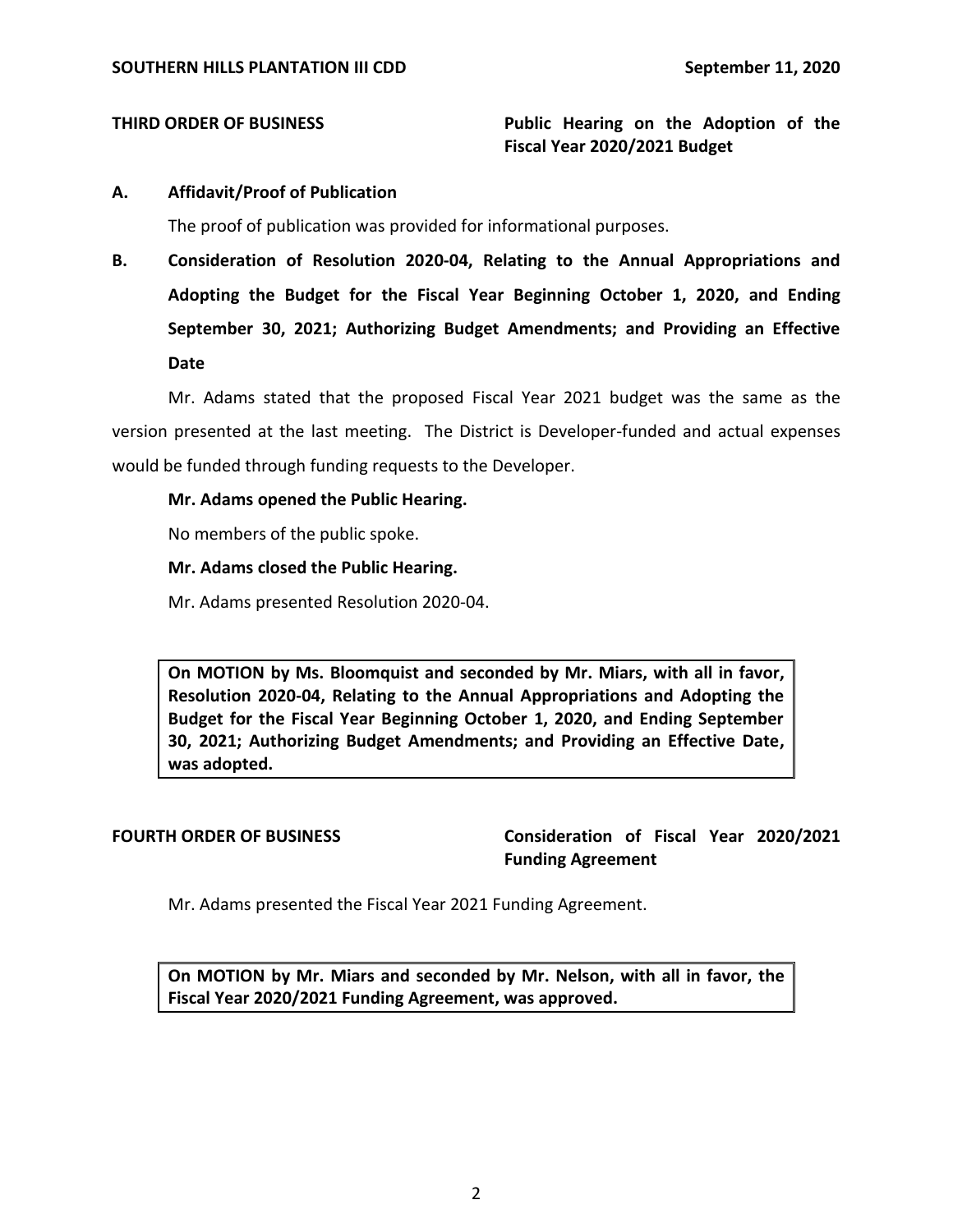**FIFTH ORDER OF BUSINESS Consideration of Resolution 2020-05, Designating Dates, Times and Locations for Regular Meetings of the Board of Supervisors of the District for Fiscal Year 2020/2021 and Providing for an Effective Date** 

 Mr. Adams presented Resolution 2020-05. Proxy materials for the November 19, 2020 Landowners' Meeting would be emailed to Ms. Johnson.

 **On MOTION by Mr. Miars and seconded by Ms. Johnson, with all in favor, Resolution 2020-05, Designating Dates, Times and Locations for Regular Meetings of the Board of Supervisors of the District for Fiscal Year 2020/2021 and Providing for an Effective Date, was adopted.** 

**Unaudited Statements as of July 31, 2020 SIXTH ORDER OF BUSINESS Acceptance of Unaudited Financial** 

 Mr. Adams presented the Unaudited Financial Statements as of July 31, 2020. The financials were accepted.

SEVENTH ORDER OF BUSINESS **Approval of June 11, 2020 Virtual Public Meeting Minutes** 

Mr. Adams presented the June 11, 2020 Virtual Public Meeting Minutes.

 **On MOTION by Mr. Knierim and seconded by Ms. Bloomquist, with all in favor, the June 11, 2020 Virtual Public Meeting Minutes, as presented, were approved.** 

## **EIGHTH ORDER OF BUSINESS Other Business**

There being no other business, the next item followed.

## **NINTH ORDER OF BUSINESS** Staff Reports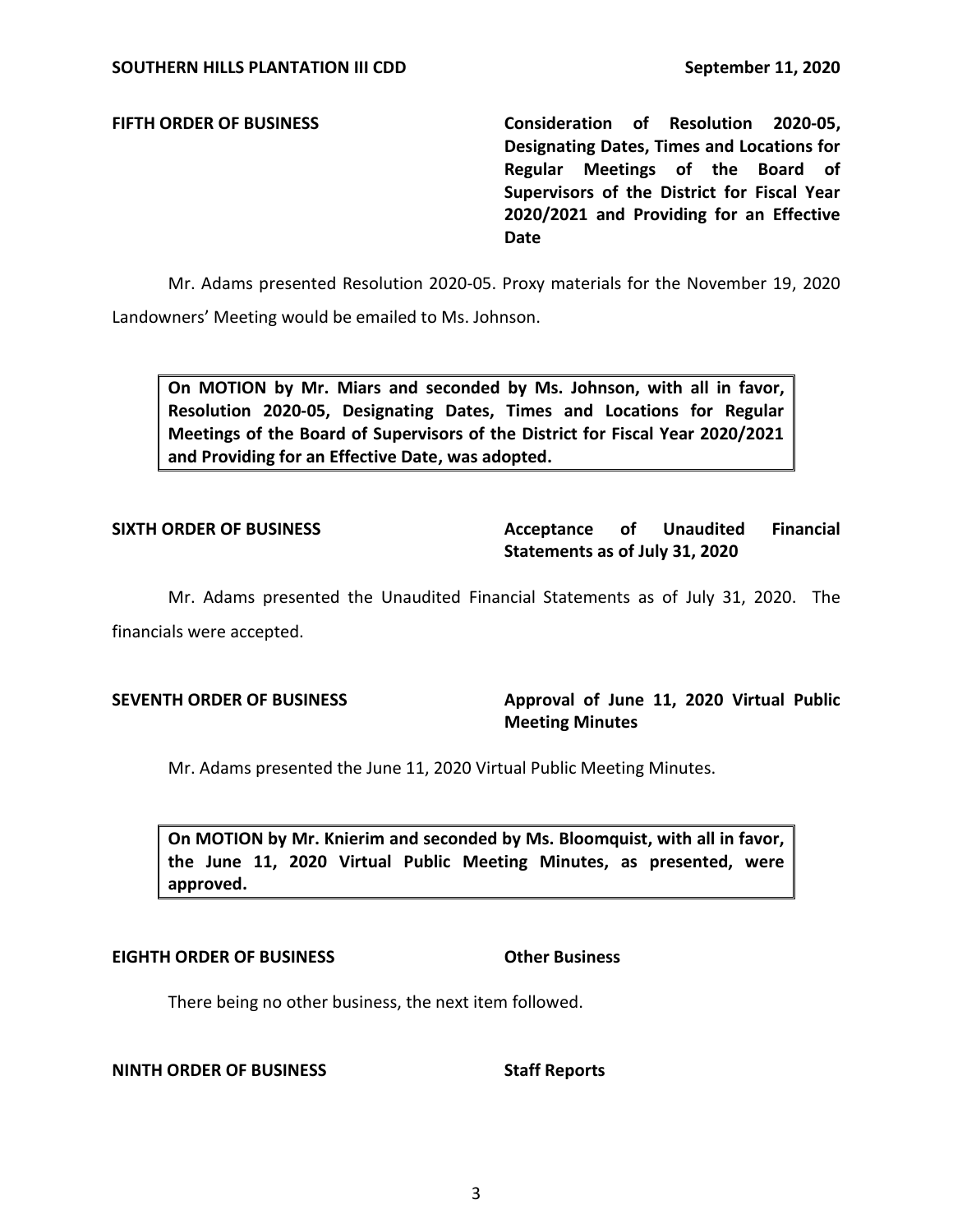### **SOUTHERN HILLS PLANTATION III CDD** September 11, 2020

# **A. District Counsel:** *Hopping Green & Sams, P.A.*

There being no report, the next item followed.

# **B. District Engineer:** *Coastal Engineering Associates, Inc.*

 Mr. Calamari stated that an as-built deviation letter pertaining to the drainage retention areas in Phases 3 and 3A was received from the South Florida Water Management District documentation would be forwarded to Mr. Adams, as this was an item belonging to CDD I. (SFWMD). He suggested obtaining proposals for earthwork, sod and other items. The

# **C. District Manager:** *Wrathell, Hunt and Associates, LLC*

 • **TENTATIVE NEXT MEETING DATE: October 15, 2020,** *immediately following the adjournment of the Southern Hills Plantation I CDD meeting scheduled to commence at 10:00 a.m.* 

## o **QUORUM CHECK**

 The next meeting would probably be held in May, 2021, as the meetings scheduled between now and then would likely be cancelled.

## **TENTH ORDER OF BUSINESS Supervisors' Requests**

There being no Supervisors' requests, the next item followed.

## **ELEVENTH ORDER OF BUSINESS Adjournment**

There being no further business to discuss, the meeting adjourned.

 **On MOTION by Mr. Miars and seconded by Mr. Knierim, with all in favor, the meeting adjourned at 10:54 a.m.** 

[SIGNATURES APPEAR ON THE FOLLOWING PAGE]